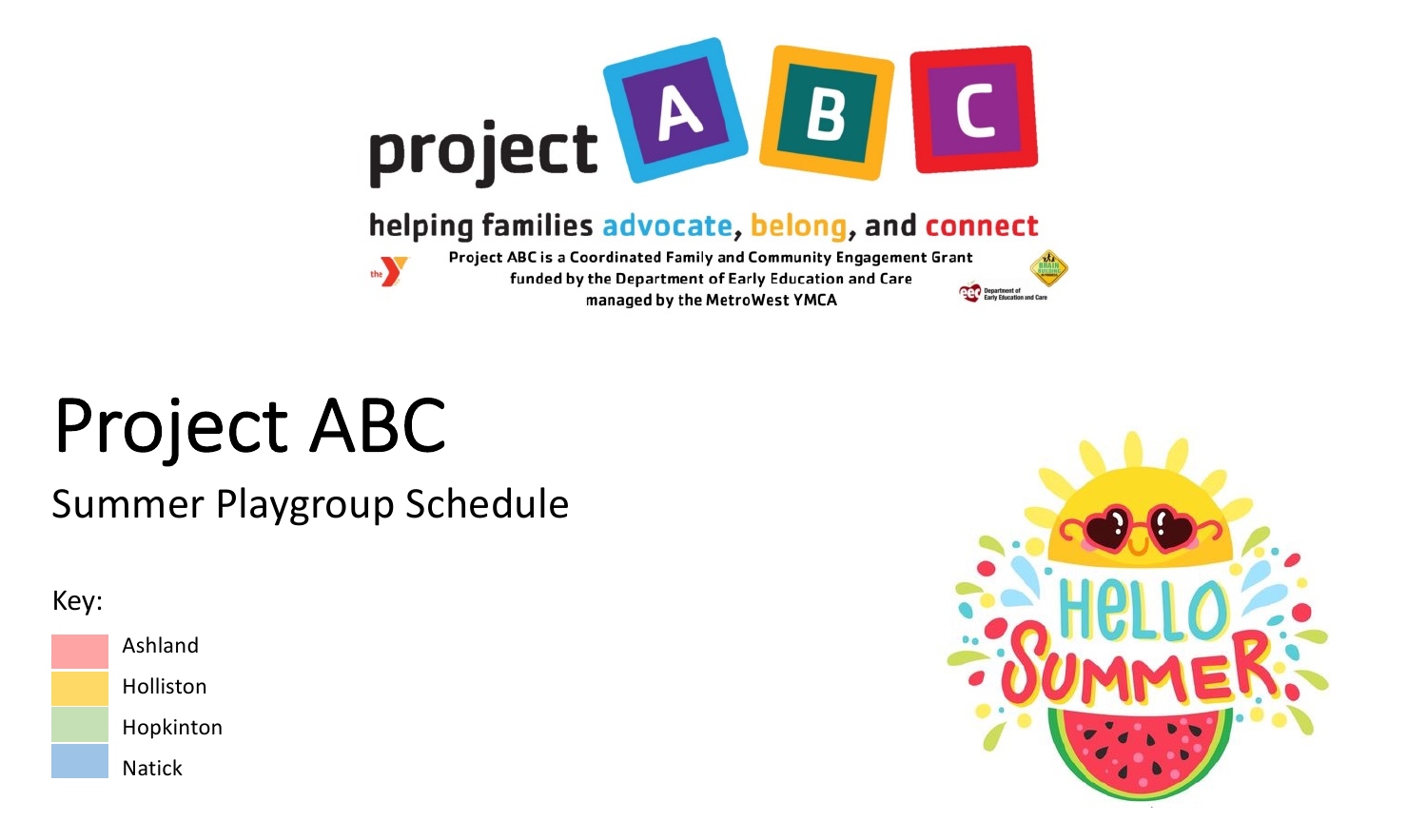

| <b>Monday</b> | <b>Tuesday</b>                                                                                     | <b>Wednesday</b>                                                                       | <b>Thursday</b>                                                                        | <b>Friday</b> |
|---------------|----------------------------------------------------------------------------------------------------|----------------------------------------------------------------------------------------|----------------------------------------------------------------------------------------|---------------|
|               |                                                                                                    |                                                                                        |                                                                                        |               |
| 4             | 5 <sup>1</sup><br>Playgroup<br>9:00-10:00<br><b>East School Playground</b><br>90 Oak St Natick, MA | 6<br>Playgroup<br>10:00-11:00<br><b>KidSpot Playground</b><br>Ashland, MA              | $\overline{7}$<br>Playgroup<br>10:00-11:00<br><b>Goodwill Park</b><br>Holliston, MA    | 8             |
| 11            | 12<br>Playgroup<br>10:00-11:00<br><b>EMC Park</b><br>Hopkinton, MA                                 | 13<br>Playgroup<br>9:00-10:00<br><b>East School Playground</b><br>90 Oak St Natick, MA | 14<br>Playgroup<br>10:00-11:00<br>KidSpot Playground Ashland,<br><b>MA</b>             | 15            |
| 18            | 19<br>Playgroup<br>10:00-11:00<br><b>Goodwill Park</b><br>Holliston, MA                            | 20<br>Playgroup<br>10:00-11:00<br><b>EMC Park</b><br>Hopkinton, MA                     | 21<br>Playgroup<br>9:00-10:00<br><b>East School Playground</b><br>90 Oak St Natick, MA | 22            |
| 25            | 26<br>Playgroup<br>10:00-11:00<br><b>KidSpot Playground</b><br>Ashland, MA                         | 27<br>Playgroup<br>10:00-11:00<br><b>Goodwill Park</b><br>Holliston, MA                | 28<br>Playgroup<br>10:00-11:00<br><b>EMC Park</b><br>Hopkinton, MA                     | 29            |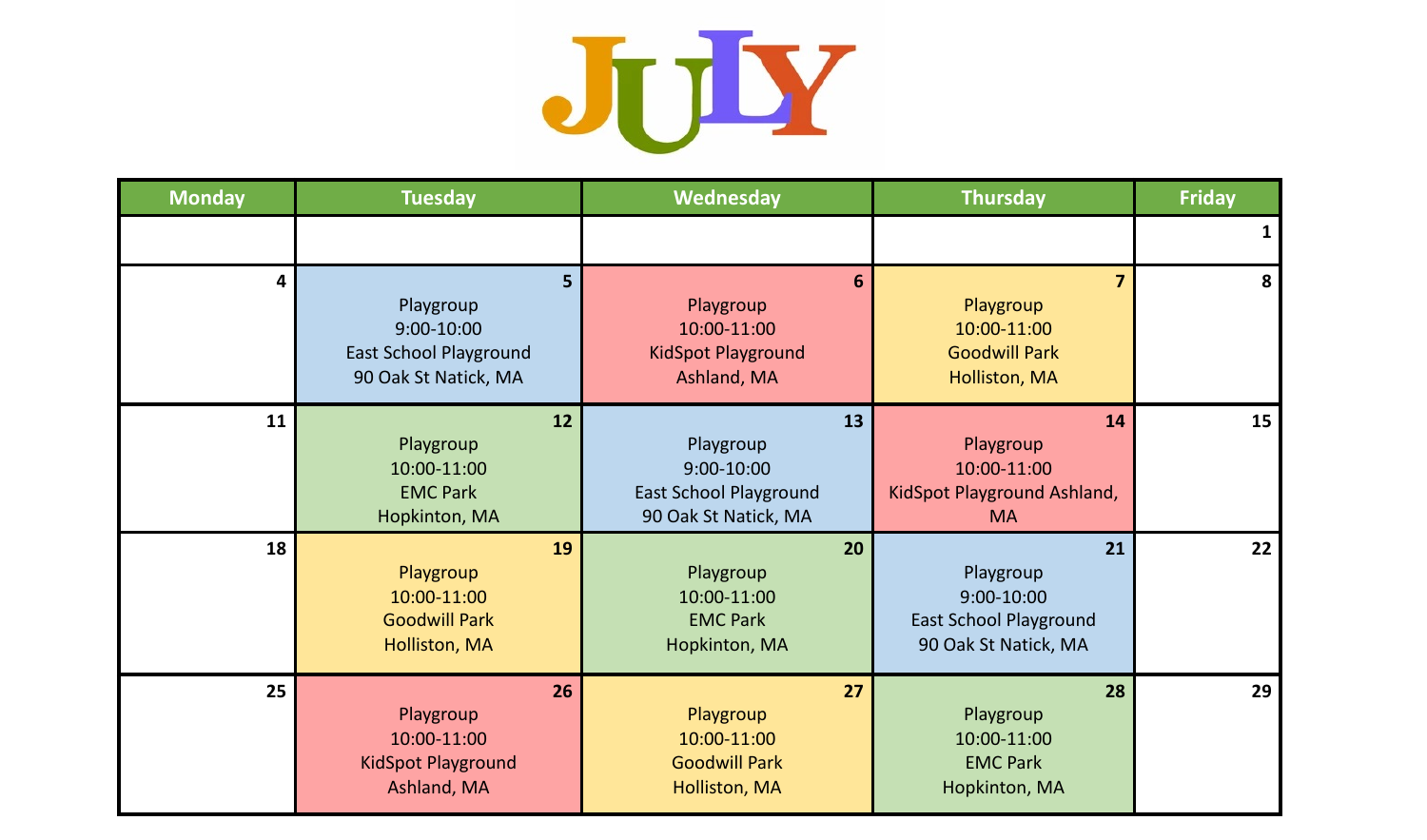

| <b>Monday</b>   | <b>Tuesday</b>                                                                                       | <b>Wednesday</b>                                                                                | <b>Thursday</b>                                                                        | <b>Friday</b> |
|-----------------|------------------------------------------------------------------------------------------------------|-------------------------------------------------------------------------------------------------|----------------------------------------------------------------------------------------|---------------|
|                 | $2 \overline{ }$<br>Playgroup<br>9:00-10:00<br><b>East School Playground</b><br>90 Oak St Natick, MA | $\overline{\mathbf{3}}$<br>Playgroup<br>10:00-11:00<br><b>KidSpot Playground</b><br>Ashland, MA | 4<br>Playgroup<br>10:00-11:00<br><b>Goodwill Park</b><br>Holliston, MA                 | 5             |
| 6               | 9<br>Playgroup<br>10:00-11:00<br><b>EMC Park</b><br>Hopkinton, MA                                    | 10<br>Playgroup<br>$9:00 - 10:00$<br><b>East School Playground</b><br>90 Oak St Natick, MA      | 11<br>Playgroup<br>10:00-11:00<br><b>KidSpot Playground</b><br>Ashland, MA             | 12            |
| 15 <sup>1</sup> | <b>16</b><br>Playgroup<br>10:00-11:00<br><b>Goodwill Park</b><br>Holliston, MA                       | 17<br>Playgroup<br>10:00-11:00<br><b>EMC Park</b><br>Hopkinton, MA                              | 18<br>Playgroup<br>9:00-10:00<br><b>East School Playground</b><br>90 Oak St Natick, MA | 18            |
| 21              | 23<br>Playgroup<br>10:00-11:00<br>KidSpot Playground<br>Ashland, MA                                  | 24<br>Playgroup<br>10:00-11:00<br><b>Goodwill Park</b><br>Holliston, MA                         | 25<br>Playgroup<br>10:00-11:00<br><b>EMC Park</b><br>Hopkinton, MA                     | 26            |
| 28              | 30                                                                                                   | 31                                                                                              |                                                                                        |               |